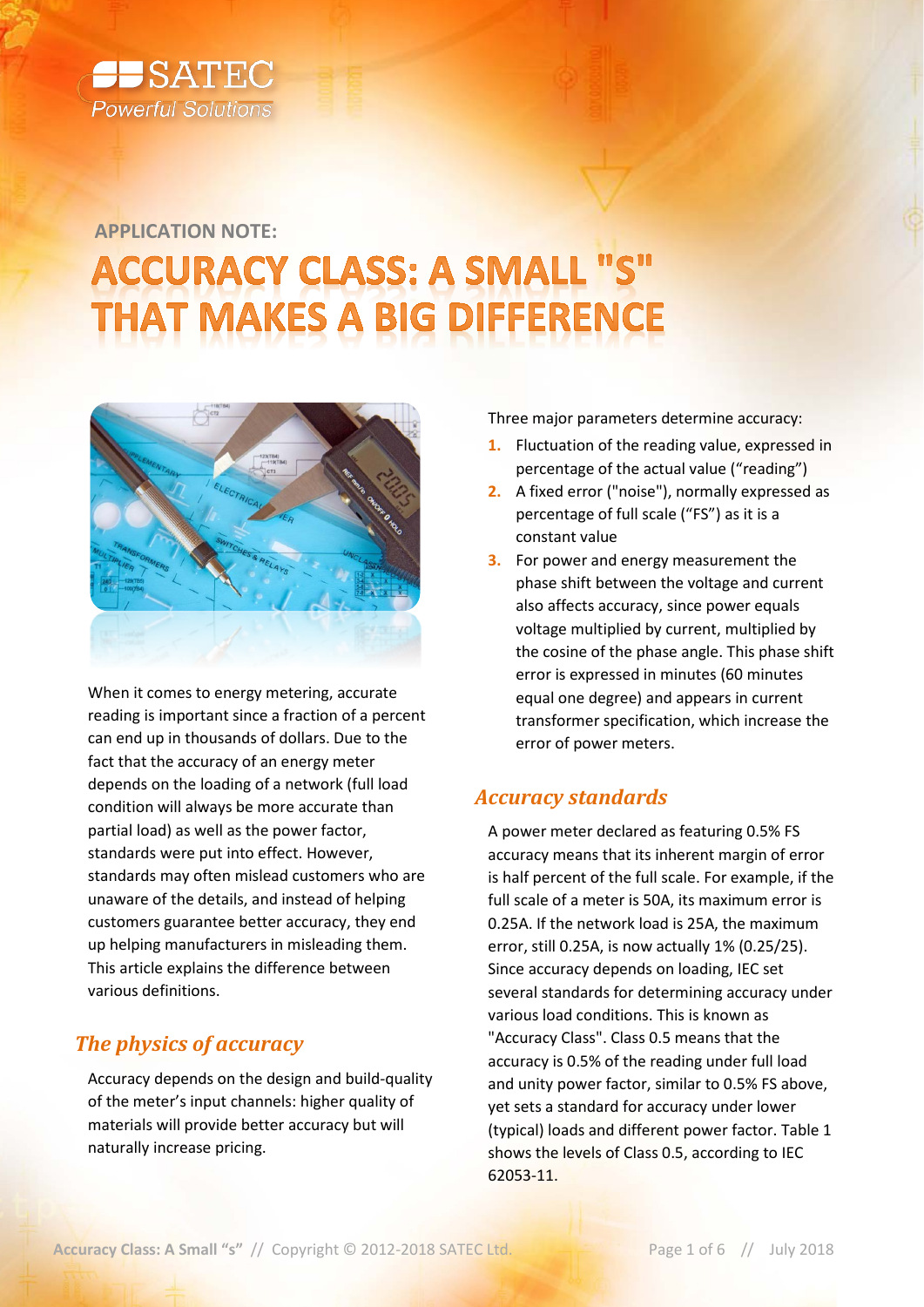

| <b>Value of current</b>                     |                                    | Percentage error limits for meters |      |      |                          |
|---------------------------------------------|------------------------------------|------------------------------------|------|------|--------------------------|
| for direct connected<br>meters              | for transformer<br>operated meters | <b>Power factor</b>                | 0.5  |      | 2                        |
| $0,05$ $I_{\rm b} \leq I < 0,1$ $I_{\rm b}$ | $0,02$ $l_n \le l \le 0,05$ $l_n$  |                                    | ±1,0 | ±1,5 | ±2,5                     |
| 0,1 $l_{\rm b} \le l \le l_{\rm max}$       | $0,05$ $l_n \le l \le l_{max}$     |                                    |      | ±1,0 | ±2.0                     |
| $0.1 l_h \le l < 0.2 l_h$                   | $0.05 l_n \le l \le 0.1 l_n$       | 0.5 inductive                      | ±1,3 | ±1,5 | ±2.5                     |
|                                             |                                    | 0.8 capacitive                     | ±1,3 | ±1,5 | $\overline{\phantom{a}}$ |
|                                             | 0,1 $l_n \le l \le l_{max}$        | 0.5 inductive                      | ±0.8 | ±1,0 | ±2.0                     |
| 0,2 $l_{\rm b} \le l \le l_{\rm max}$       |                                    | 0,8 capacitive                     | ±0.8 | ±1,0 |                          |
| When specially requested by the user: from  |                                    |                                    |      |      |                          |
| $0, 2 l_{\rm b} \le l \le l_{\rm b}$        | $0, 1 l_n \le l \le l_n$           | 0.25 inductive                     | ±2.5 | ±3,5 |                          |
|                                             |                                    | 0.5 capacitive                     | ±1.5 | ±2.5 |                          |

### **Table 1: Class 0.5 Meter Accuracy**

<span id="page-1-0"></span>As can be seen from the table, when the power factor is unity and the load is above 10% the accuracy is held at 0.5%. However, when the power factor is less than unity, which is the case in every single site due to harmonics (harmonics lower the power factor), the

accuracy deteriorates to 0.8%. This means that a Class 0.5 meter will feature an allowed error of 0.8% under normal conditions.

In order to provide more accurate information, IEC published standard 62053-22 which defines Class 0.5S accuracy as shown in table 2 below.

| Value of current                              | Power factor   | Percentage error limits for meters of class |      |  |  |  |
|-----------------------------------------------|----------------|---------------------------------------------|------|--|--|--|
|                                               |                | 0.2S                                        | 0.5S |  |  |  |
| $0,01$ $I_n \leq I < 0,05$ $I_n$              |                | ±0.4                                        | ±1,0 |  |  |  |
| 0,05 $l_n \le l \le l_{\text{max}}$           |                |                                             | ±0,5 |  |  |  |
|                                               | 0.5 inductive  | ±0,5                                        | ±1,0 |  |  |  |
| $0.02 I_n \le l < 0.1 I_n$                    | 0,8 capacitive | ±0,5                                        | ±1,0 |  |  |  |
|                                               | 0.5 inductive  | ±0.3                                        | ±0,6 |  |  |  |
| $0, 1 l_n \leq l \leq l_{\text{max}}$         | 0.8 capacitive | ±0,3                                        | ±0,6 |  |  |  |
| When specially requested<br>by the user: from | 0,25 inductive | ±0.5                                        | ±1,0 |  |  |  |
| 0,1 $l_n \leq l \leq l_{\text{max}}$          | 0,5 capacitive | ±0.5                                        | ±1,0 |  |  |  |

### **Table 2: Class 0.5S Meter Accuracy**

This means that Class 0.5S meters will feature improved accuracy of 0.6% compared to 0.8%

of the Class 0.5 under normal load conditions (the difference is even greater at lower load).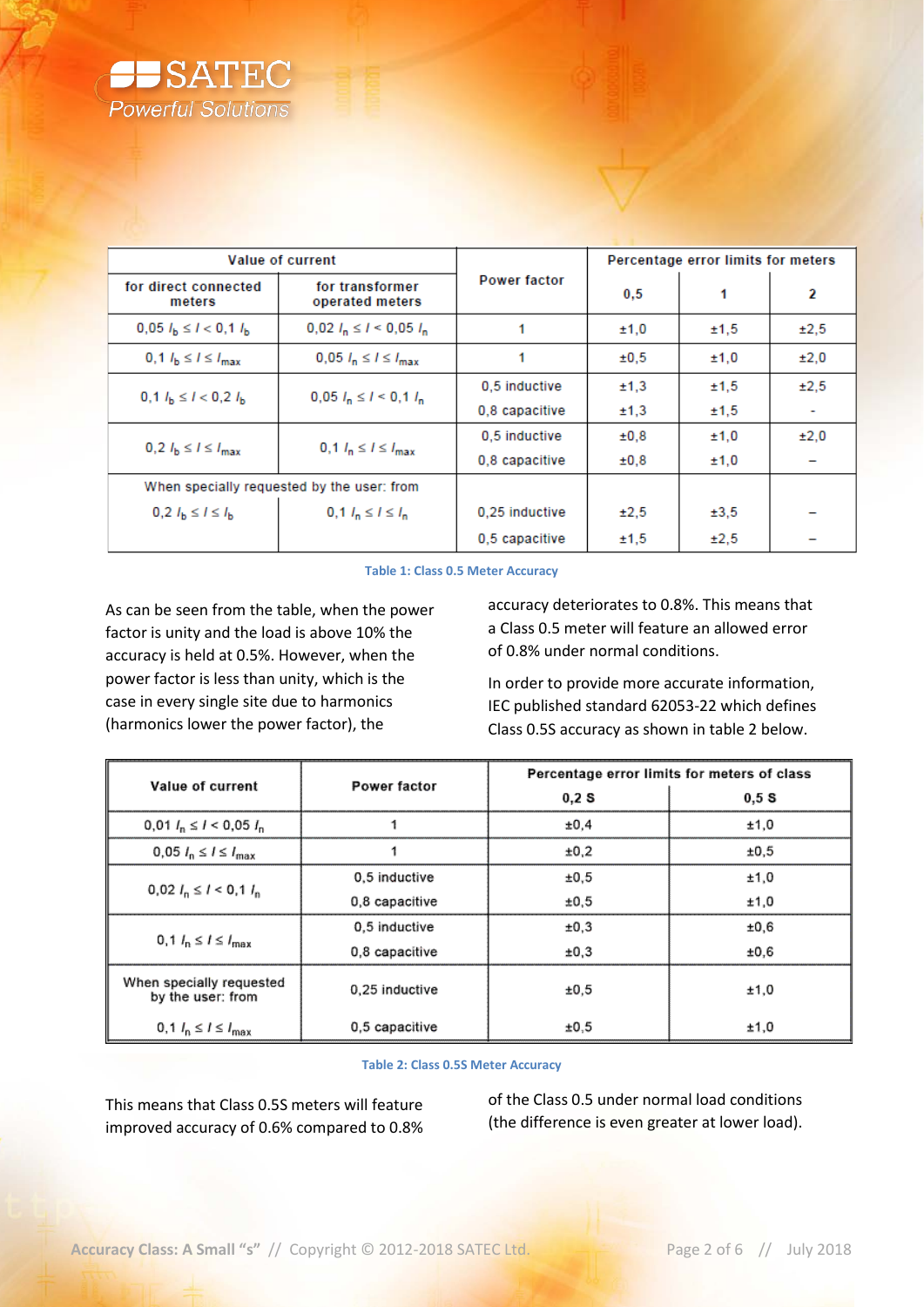

## *System accuracy vs. meter accuracy*

The accuracy of an energy measurement system is the total error of all its components. A typical system includes a power meter and

current transformers (CTs). Similarly to power meters, standard IEC 60044-1 defines the accuracy classes of CTs as shown below:

| Accuracy<br>class | $\pm$ Percentage current (ratio)<br>error at percentage of rated<br>current shown below |      |     |     |                | $\pm$ Phase displacement at percentage | of rated current shown below |     |                     |      |      |       |
|-------------------|-----------------------------------------------------------------------------------------|------|-----|-----|----------------|----------------------------------------|------------------------------|-----|---------------------|------|------|-------|
|                   |                                                                                         |      |     |     | <b>Minutes</b> |                                        |                              |     | <b>Centiradians</b> |      |      |       |
|                   | 5                                                                                       | 20   | 100 | 120 | 5              | 20                                     | 100                          | 120 | 5                   | 20   | 100  | 120   |
| 0.1               | 0,4                                                                                     | 0,2  | 0,1 | 0,1 | 15             | 8                                      | 5                            | 5   | 0,45                | 0.24 | 0.15 | 0, 15 |
| 0.2               | 0.75                                                                                    | 0.35 | 0,2 | 0,2 | 30             | 15                                     | 10                           | 10  | 0,9                 | 0,45 | 0,3  | 0,3   |
| 0.5               | 1,5                                                                                     | 0.75 | 0,5 | 0,5 | 90             | 45                                     | 30                           | 30  | 2,7                 | 1,35 | 0.9  | 0,9   |
| 1.0               | 3,0                                                                                     | 1,5  | 1,0 | 1,0 | 180            | 90                                     | 60                           | 60  | 5,4                 | 2.7  | 1,8  | 1,8   |

**Table 3: Class 0.5 Current Transformers Accuracy**

| Accuracy<br>class | $±$ Percentage current (ratio)<br>error at percentage of rated<br>current shown below |      |     | $±$ Phase displacement at percentage<br>of rated current shown below |     |    |    |                |     |     |              |                     |                     |     |     |
|-------------------|---------------------------------------------------------------------------------------|------|-----|----------------------------------------------------------------------|-----|----|----|----------------|-----|-----|--------------|---------------------|---------------------|-----|-----|
|                   |                                                                                       |      |     |                                                                      |     |    |    | <b>Minutes</b> |     |     |              |                     | <b>Centiradians</b> |     |     |
|                   |                                                                                       | 5    | 20  | 100                                                                  | 120 | 1  | 5  | 20             | 100 | 120 |              | 5                   | 20                  | 100 | 120 |
| $0.2$ S           | 0.75                                                                                  | 0.35 | 0.2 | 0,2                                                                  | 0.2 | 30 | 15 | 10             | 10  | 10  | 0.9          | 0.45                | 0.3                 | 0.3 | 0,3 |
| 0.5S              | 1,5                                                                                   | 0.75 | 0.5 | 0.5                                                                  | 0.5 | 90 | 45 | 30             | 30  | 30  | $\mathbf{2}$ | $1.35$ <sup>1</sup> | 0.9                 | 0.9 | 0,9 |

**Table 4: Class 0.5S Current Transformers Accuracy**

As seen from the tables, under full load conditions both Classes have similar accuracy. However, loading must not be 100%, which means Class 0.5 CT is only 0.75% accurate but Class 0.5S is accurate as long as the load is above 20%. Moreover, there is a maximum allowed phase shift, which may significantly affect accuracy (depending on the Power Factor): For Class 0.5 the maximum displacement allowed is 45 minutes (0.75 degree) while for Class 0.5S it is 30 minutes only (0.5 degrees)[. Table 5](#page-2-0) compares the effect of phase shift on accuracy, depending on Power Factor according to the formula

ϕ  $\varphi$  – Cos( $\varphi$ *Cos*  $\Delta\% = 100\% \cdot \left| \frac{Cos\varphi - Cos(\varphi + Shift)}{cos\varphi - Cos(\varphi + Shift)} \right|.$  [Table 5](#page-2-0) below includes the highest, lowest and average Power Factor, as per the IEC 62053-22 standard.

| Power Factor Class 0.5 Class 0.5S |        |        |
|-----------------------------------|--------|--------|
| <i>1.00</i>                       | 0.009% | 0.004% |
| 0.75                              | 1.16%  | 0.77%  |
| 0.50                              | 2.28%  | 1.52%  |

**Table 5: Phase Shift Effect on Accuracy**

<span id="page-2-0"></span>Total system accuracy is the sum of three margins of error  $\left( U(x + y + z) = \sqrt{U^2(x) + U^2(y) + U^2(z)} \right).$ [Table 6](#page-3-0) shows system accuracy for typical Power Factor.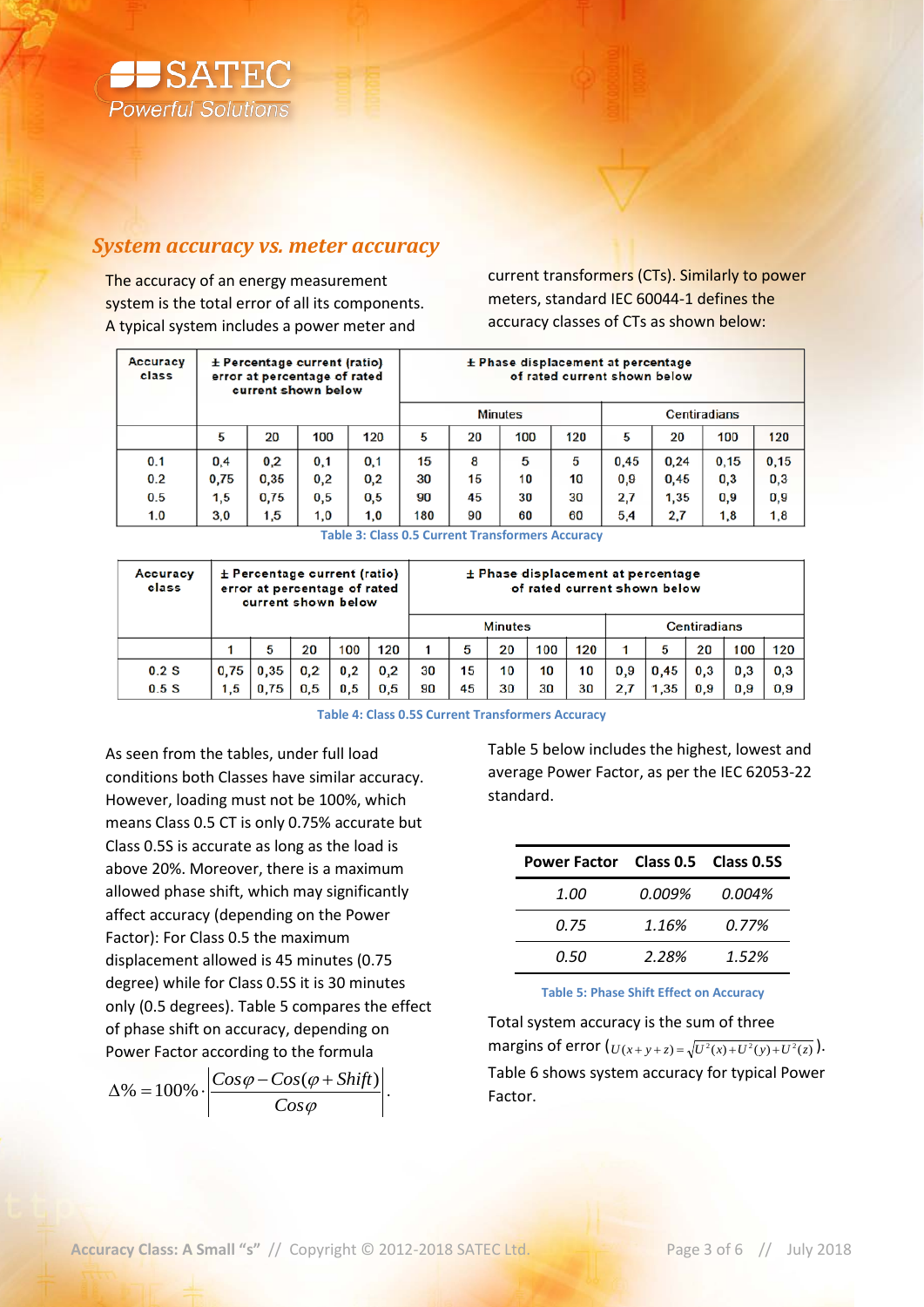

|                               |      |      | Class 0.5 Class 0.5S Class 0.5S with Direct Connect or HACS |
|-------------------------------|------|------|-------------------------------------------------------------|
| <b>Meter typical accuracy</b> | 0.80 | 0.60 | 0.60                                                        |
| <b>CT</b> typical accuracy    | 0.75 | 0.50 | <i><u><b>Included</b></u></i>                               |
| <b>Phase Shift</b>            | 1.16 | 0.77 | Included                                                    |
| System typical accuracy       | 1.60 | 1.10 | 0.60                                                        |

**Table 6: Overall System Accuracy**

<span id="page-3-0"></span>As seen from the above table, a class 0.5 system is typically 1.6% accurate, which is not sufficient. A Class 0.5S system is 1.1% accurate, and with HACS (or with direct connection) it is 0.6% accurate - almost three times better! Moreover, this compares the accuracy under typical PF, while the differences are even higher under lower PF.

It goes without saying that classes of lower performance are irrelevant for energy management: a Class 1 meter with a Class 1 CT will feature inaccuracy of up to 4.9% (3%, typically), not to mention CTs of Class 1 or higher.

# *Additional Parameters*

Additionally, to verify accuracy under certain loading conditions, IEC 62053-22 limits the allowed error, factored for additional conditions [\(Table 7\)](#page-4-0) such as: ambient temperature, frequency variations, voltage variations, unbalance, harmonics, inter harmonics, electromechanical influence and reverse phase rotation. For example, the accuracy stated is at 23°C and allows an additional deviation of 0.05% per 1°C (Class 0.5S, PF<1). This means that at 35°C an additional deviation of 0.6% is permitted, and more important – tests show that in high temperatures many non-certified meters feature significantly higher inaccuracy.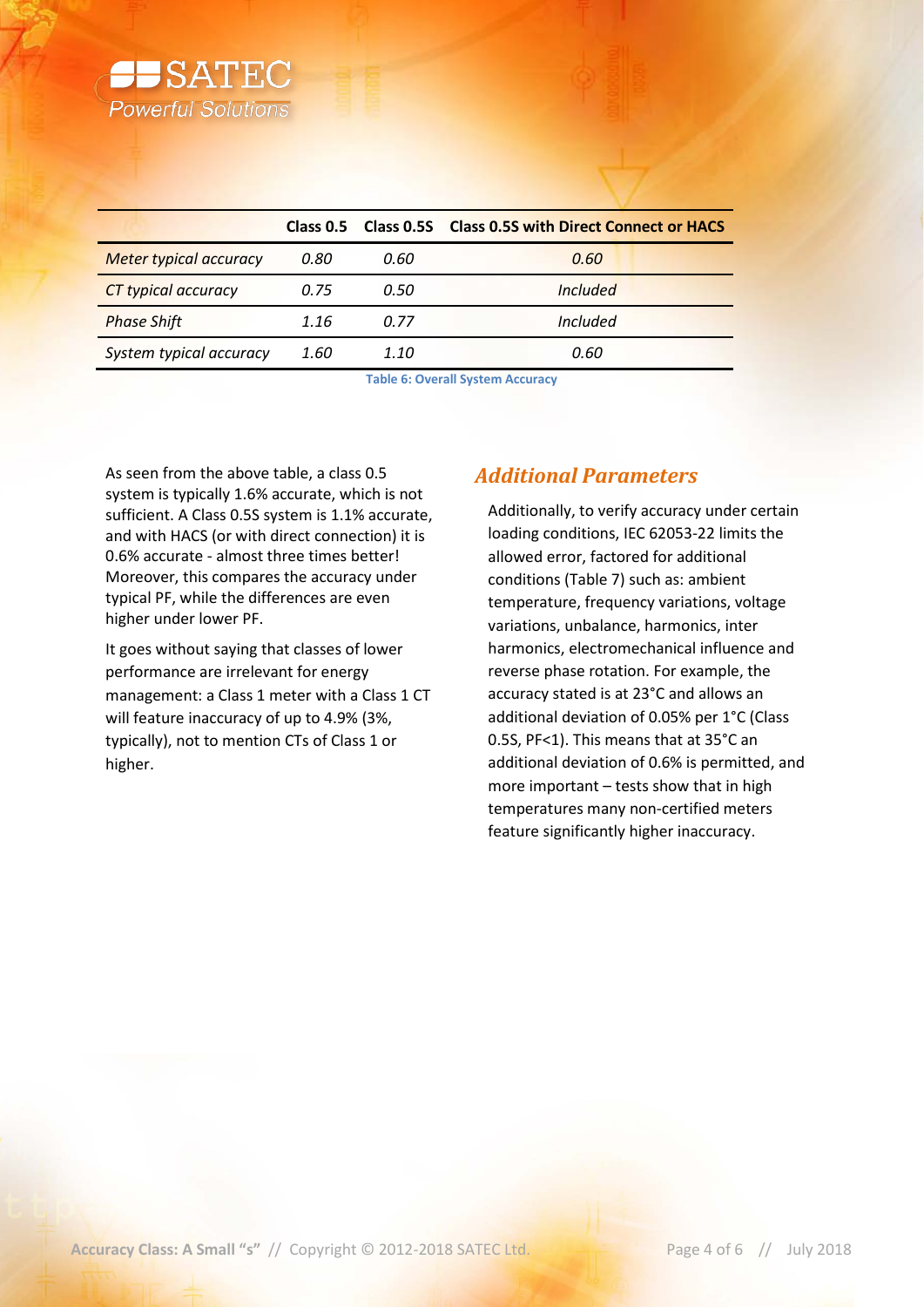

| <b>Influence quantity</b>                                       | <b>Value of current</b><br>(balanced unless | <b>Power factor</b> | Mean temperature coefficient %/K<br>for meters of class |                                                                |  |  |
|-----------------------------------------------------------------|---------------------------------------------|---------------------|---------------------------------------------------------|----------------------------------------------------------------|--|--|
|                                                                 | otherwise stated)                           |                     | 0.2S                                                    | 0.5S                                                           |  |  |
| Ambient temperature variation 9)                                | $0,05$ $I_n \leq I \leq I_{max}$            | 1                   | 0.01                                                    | 0.03                                                           |  |  |
|                                                                 | $0, 1$ $l_n \le l \le l_{\text{max}}$       | 0,5 inductive       | 0,02                                                    | 0,05                                                           |  |  |
|                                                                 |                                             |                     |                                                         | Limits of variation in percentage<br>error for meters of class |  |  |
|                                                                 |                                             |                     | 0.2S                                                    | 0.5S                                                           |  |  |
| Voltage variation<br>$±10 \%$ 1) 8)                             | $0,05$ $l_{\rm n} \le l \le l_{\rm max}$    | 1                   | 0.1                                                     | 0,2                                                            |  |  |
|                                                                 | $0, 1$ $l_n \le l \le l_{\text{max}}$       | 0,5 inductive       | 0,2                                                     | 0.4                                                            |  |  |
| <b>Frequency variation</b>                                      | $0,05$ $I_n \leq I \leq I_{max}$            | 1                   | 0.1                                                     | 0,2                                                            |  |  |
| $±2\%8$                                                         | $0, 1$ $I_n \leq I \leq I_{\text{max}}$     | 0,5 inductive       | 0,1                                                     | 0,2                                                            |  |  |
| Reversed phase sequence                                         | $0,1 l_n$                                   | 1                   | 0,05                                                    | 0,1                                                            |  |  |
| Voltage unbalance 3)                                            | $I_{\sf n}$                                 | 1.                  | 0.5                                                     | 1.0                                                            |  |  |
| Auxiliary voltage ±15 % 4)                                      | $0,01 l_n$                                  | 1                   | 0,05                                                    | 0,1                                                            |  |  |
| Harmonic components in the<br>current and voltage circuits 5)   | $0,5$ $l_{\text{max}}$                      | 1                   | 0.4                                                     | 0.5                                                            |  |  |
| Sub-harmonics in the a.c.<br>current circuit 5)                 | $0,5 l_n$ <sup>2</sup> )                    | 1                   | 0.6                                                     | 1,5                                                            |  |  |
| Continuous magnetic induction<br>of external origin 5)          | $I_{\rm n}$                                 | 1                   | 2.0                                                     | 2,0                                                            |  |  |
| Magnetic induction of external<br>origin $0.5$ mT $6$ )         | $I_{\rm n}$                                 | 1                   | 0.5                                                     | 1.0                                                            |  |  |
| <b>Electromagnetic RF fields</b>                                | $I_{n}$                                     | 1.                  | 1,0                                                     | 2,0                                                            |  |  |
| Operation of accessories 7)                                     | $0,01 l_n$                                  | 1.                  | 0.05                                                    | 0,1                                                            |  |  |
| Conducted disturbances.<br>induced by radio-frequency<br>fields | $I_{\sf n}$                                 | 1                   | 1,0                                                     | 2,0                                                            |  |  |
| <b>Fast transient burst</b>                                     | $I_{\sf n}$                                 | 1                   | 1.0                                                     | 2,0                                                            |  |  |
| Damped oscillatory waves<br>immunity                            | $I_{\rm m}$                                 | 1                   | 1,0                                                     | 2,0                                                            |  |  |

<span id="page-4-0"></span>**Table 7: Influencing Quantities**